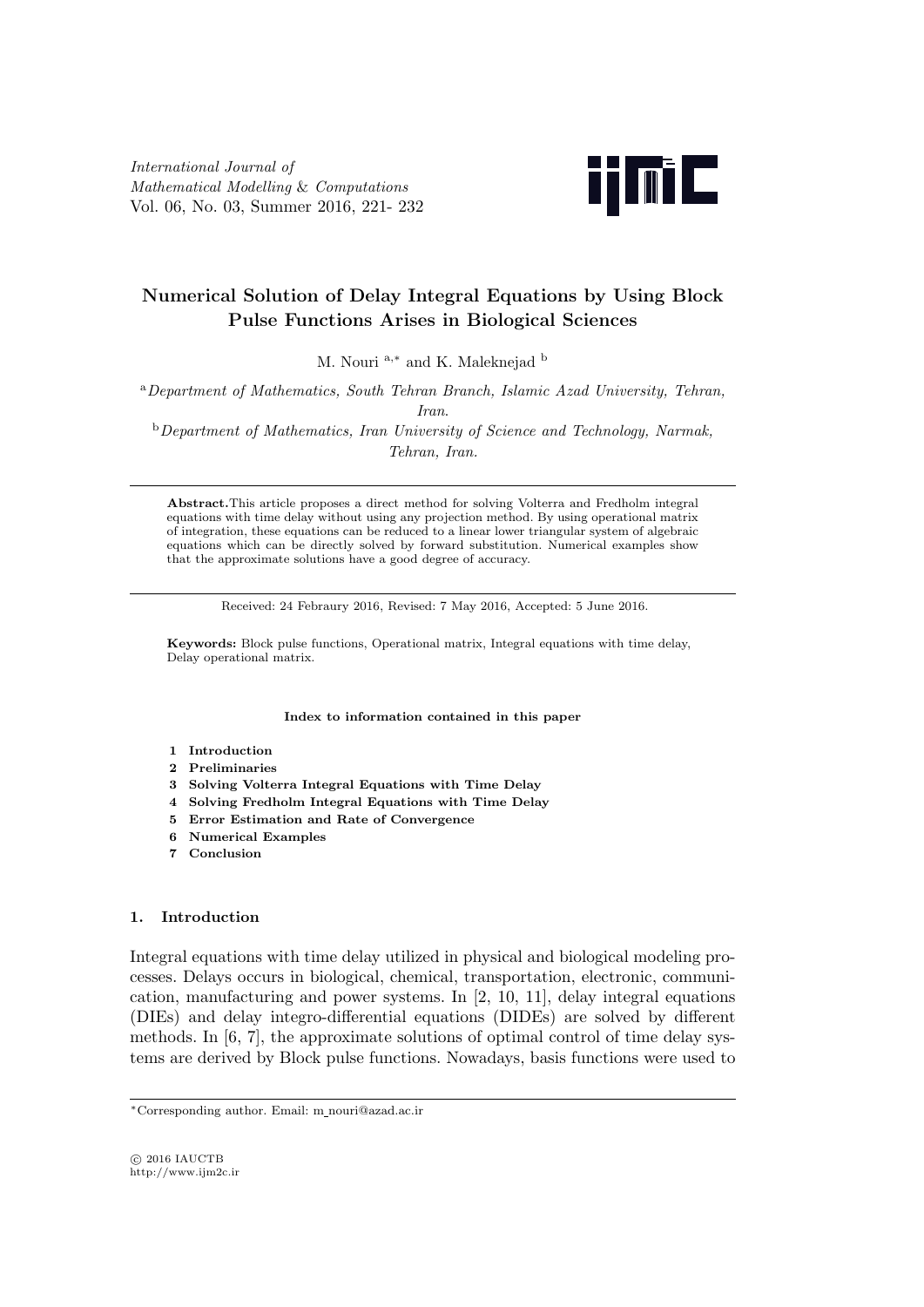derive solutions of integral equations and differential equations that can be seen in [1, 4, 5, 9].

In this paper we use Block pulse functions for numerical solving of two types of integral equations with constant time delay  $\tau > 0$ ,

1) Volterra integral equations with time delay :

$$
g(t) = f(t) + \int_0^t k(t, s)g(s - \tau)ds \quad t \in [0, T], \quad \tau \in (0, t)
$$

This Volterra integral equation is the modelling of human population that the  $g(t)$  is the number of population in time  $t$  and all children born during the time interval  $0 < \tau < t$  who survive to time *t*. Also  $f(t)$  is the survival function, which is the function of the number of people that survive to age *t*.

2) Fredholm integral equations with time delay :

$$
g(t) = f(t) + \int_a^b k(t,s)g(s-\tau)ds \quad t \in [a,b], \quad \tau \in (a,b)
$$

This integral equation is similar to Lotka integral equation for periodicity in the surge of birthrates. The study of population dynamics includes determination of the surge in the birthrate  $q(t)$  at any time *t* to allow for future necwssary planning. The dependence of the birthrate  $q(t)$  on previous birthrate  $q(t - \tau)$ , for woman in the childbearing age range  $a < \tau < b$  is given by Lotka integral equation.  $k(s, t)$  is the probility that a female lives to age  $\tau$  and she will give birth to a female in the interval  $\Delta \tau$ .  $f(t)$  is a term added to allow for girls already born before the oldest childbearing woman (of age  $\tau = b$ ) was born.

This article is organized as follows. In section 2, we explain block pulse functions and integration operational matrix and functions containing time delay  $f(t-\tau)$ . Section 3 is devoted to solving Volterra integral equations with time delay. In Section 4, we solve Fredholm integral equations with time delay. Section 5 is devoted to error estimation and rate of convergence and in section 6, we achieve numerical examples to show the accuracy of the method and the culmination of paper in section 7 is the conclusion.

## **2. Preliminaries**

The aim of this section is to interprate notations and definition of the block pulse functions that have expressed entirely in [8].

## **2.1** *Definition*

We define the m-set of BPFs as,

$$
\phi_i^{(m)}(t) = \begin{cases} 1 & (i-1)h \leq t < ih, \\ 0 & otherwise. \end{cases} \tag{1}
$$

with  $t \in [0, T), i = 1, 2, ..., m$  and  $h = \frac{T}{n}$  $\frac{1}{m}$ .

The primary properties of BPFs are disjointness and orthogonality that can be expressed as follows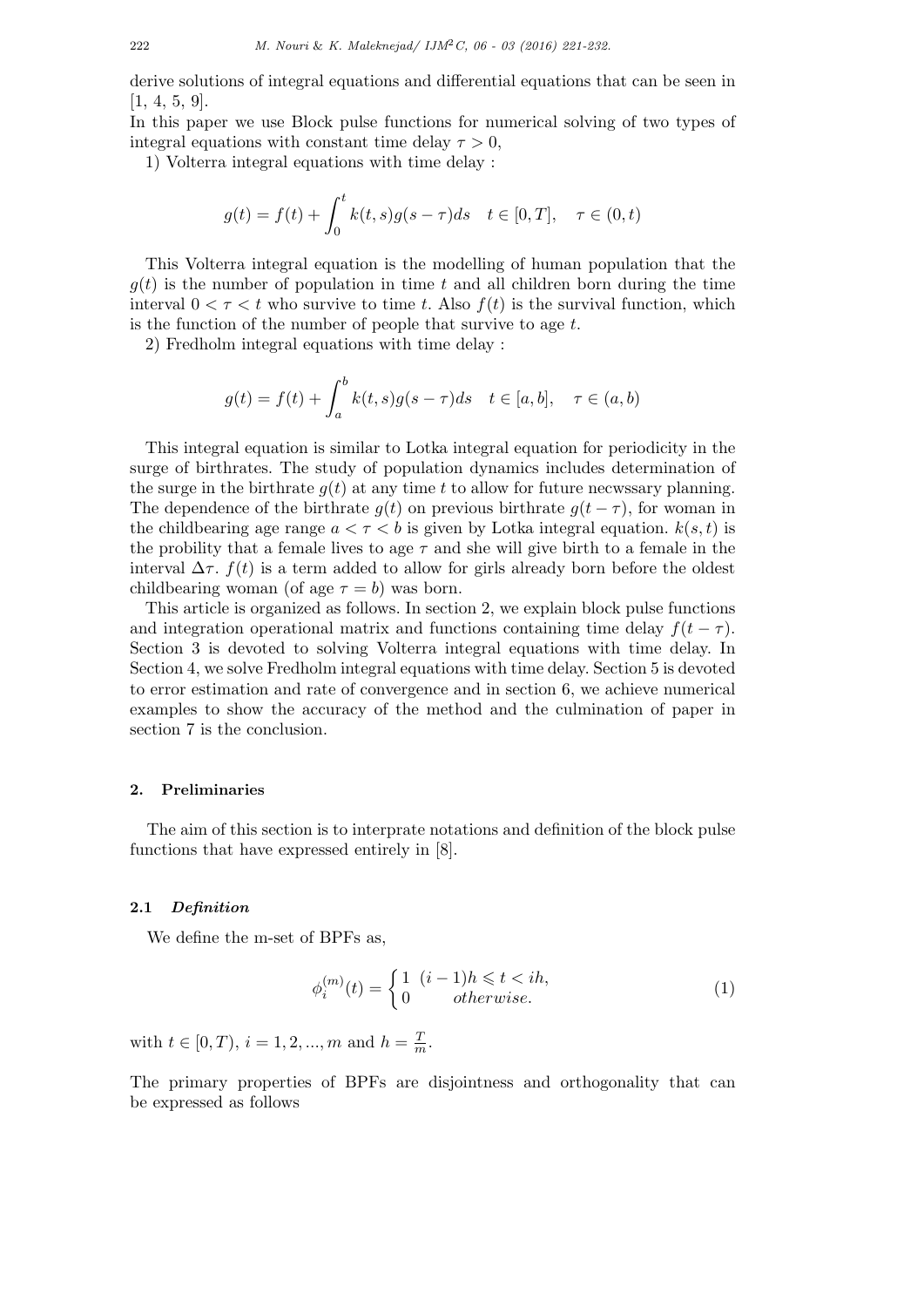$$
\phi_i^{(m)}(t)\phi_j^{(m)}(t) = \delta_{ij}\phi_i^{(m)}(t),\tag{2}
$$

$$
\int_0^T \phi_i^{(m)}(t)\phi_j^{(m)}(t)dt = h\delta_{ij}, \qquad i, j = 1, 2, ..., m.
$$
 (3)

where  $i, j = 1, 2, ..., m$  and  $\delta_{ij}$  is Kronecker delta.

also If  $m \to \infty$ , then the BPFs set is complete; i.e. for every  $f \in L^2([0,T))$ , Parseval's identity holds,

$$
\int_0^T f^2(t)dt = \sum_{i=1}^\infty f_i^2 \|\phi_i^{(m)}(t)\|^2,\tag{4}
$$

where

$$
f_i = \frac{1}{h} \int_0^T f(t) \phi_i^{(m)}(t) dt.
$$
 (5)

By considering first *m* terms of BPFs, we can write them brevity as *m*-vector form

$$
\Phi(t) = (\phi_1(t), \phi_2(t), \dots, \phi_m(t))^T, \quad t \in [0, T).
$$

## **2.2** *Functions Approximation*

A real bounded function  $f(t)$ , which  $f(t) \in L^2[0,T)$ , can be expanded into a block pulse series as

$$
f(t) \simeq \hat{f}_m(t) = \sum_{i=1}^m f_i \phi_i^{(m)}(t),
$$
 (6)

where  $f_i$  is the block pulse coefficient with respect to the *i*th BPF  $\phi_i^{(m)}$  $b_i^{(m)}(t)$ . In the vector form we have,

$$
f(t) \simeq \hat{f}_m(t) = F^T \Phi(t) = \Phi^T(t) F, \tag{7}
$$

where

$$
F = (f_1, f_2, \ldots, f_m)^T.
$$

Let  $k(s,t) \in L^2([0,T_1) \times [0,T_2))$ . It can be expanded as

$$
k(s,t) = \Psi^T(s)K\Phi(t) = \Phi^T(t)K^T\Psi(s),
$$
\n(8)

where  $\Psi(s)$  and  $\Phi(t)$  are  $m_1$  and  $m_2$  dimensional BPFs vectors respectively, and  $K = (k_{ij}), i = 1, 2, ..., m_1, j = 1, 2, ..., m_2$  is the  $m_1 \times m_2$  block pulse coefficient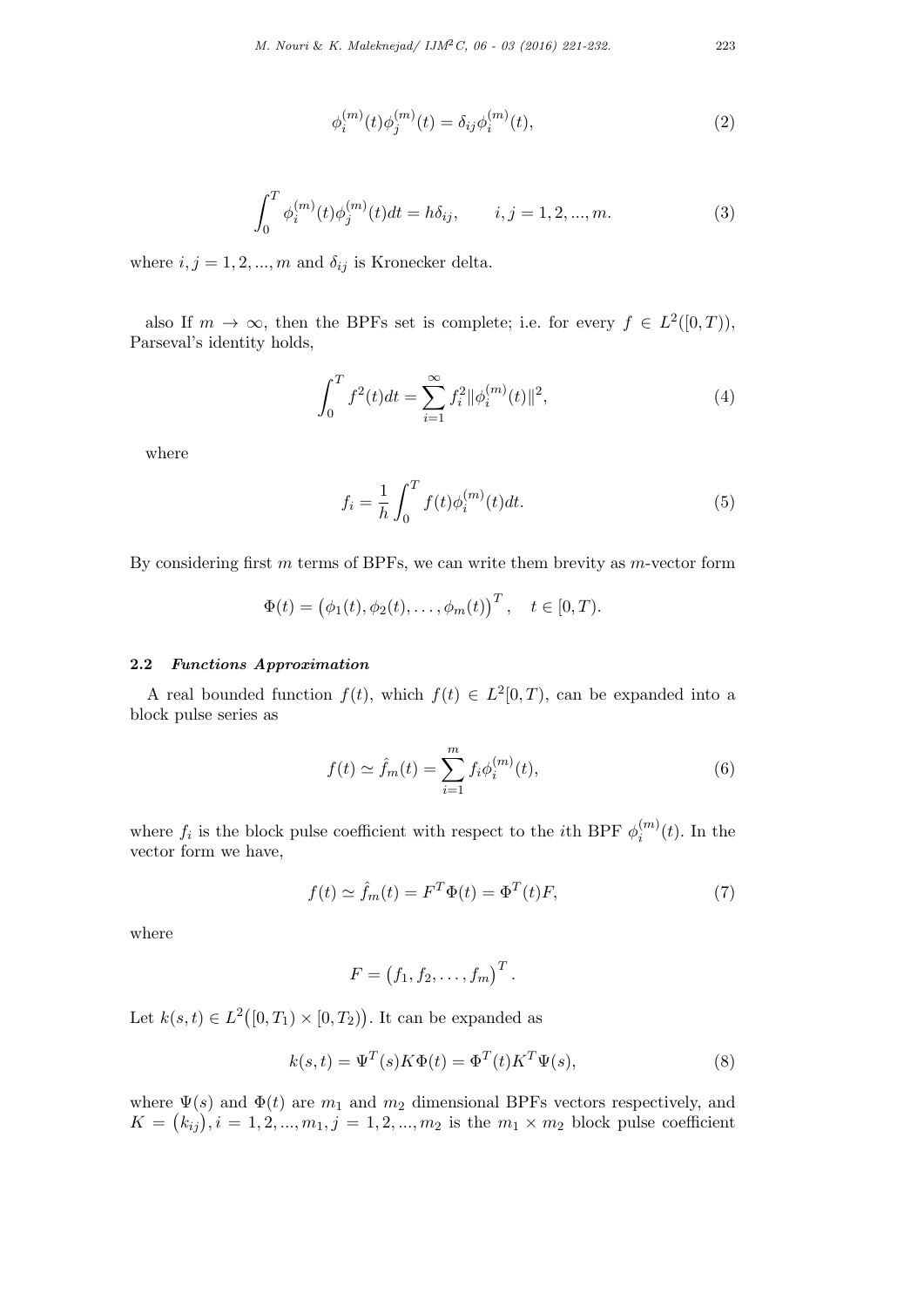matrix with

$$
k_{ij} = \frac{1}{h_1 h_2} \int_0^{T_1} \int_0^{T_2} k(s, t) \Psi_i^{(m_1)}(s) \Phi_j^{(m_2)}(t) dt ds,
$$

where  $h_1 = \frac{T_1}{m_1}$  $\frac{T_1}{m_1}$  ,  $h_2 = \frac{T_2}{m_2}$  $\frac{T_2}{m_2}$ . For convenience, we put  $m_1 = m_2 = m$ .

### **2.3** *Integration operational matrix*

Computing  $\int_0^t \phi_i^{(m)}$  $a_i^{(m)}(s)ds$  follows

$$
\int_0^t \phi_i^{(m)}(s)ds = \begin{cases} 0 & 0 \le t < (i-1)h, \\ t - (i-1)h & (i-1)h \le t < ih, \\ h & ih \le t < T. \end{cases}
$$
(9)

From [3], We will have:

$$
\int_0^t \Phi(s)ds \simeq P\Phi(t),\tag{10}
$$

where operational matrix of integration is given by

$$
P = \frac{h}{2} \begin{pmatrix} 1 & 2 & 2 & \dots & 2 \\ 0 & 1 & 2 & \dots & 2 \\ 0 & 0 & 1 & \dots & 2 \\ \vdots & \vdots & \vdots & \ddots & \vdots \\ 0 & 0 & 0 & \dots & 1 \end{pmatrix}_{m \times m} .
$$
 (11)

So, the integral of every function  $f(t)$  can be approximated as follows

$$
\int_0^t f(s)ds \simeq \int_0^t F^T \Phi(s)ds \simeq F^T P \Phi(t). \tag{12}
$$

# **2.4** *Functions Containing Time Delay*  $f(t - \tau)$

In order to approximate a function containing time delay, we consider a block pulse function containing time delay  $\tau = (q + \lambda)h$  with a nonnegative integer q and  $0\leqslant\lambda<1$  that can be expressed as

$$
\phi_i^{(m)}(t-\tau) = \begin{cases} \phi_{i+q}^{(m)}(t) + \phi_{\lambda}^{(m)}(t - (i+q)h) - \phi_{\lambda}^{(m)}(t - (i+q-1)h) & \text{for } i < m-q \\ \phi_{i+q}^{(m)}(t) - \phi_{\lambda}^{(m)}(t - (i+q-1)h) & \text{for } i = m-q \\ 0 & \text{for } i > m-q. \end{cases}
$$
\n(13)

or in a vector form :

$$
\phi_i^{(m)}(t-\tau) = \Delta_i^T H^q \Phi(t) - \Delta_i^T H^q \Phi_\lambda(t) + \Delta_i^T H^{q+1} \Phi_\lambda(t),\tag{14}
$$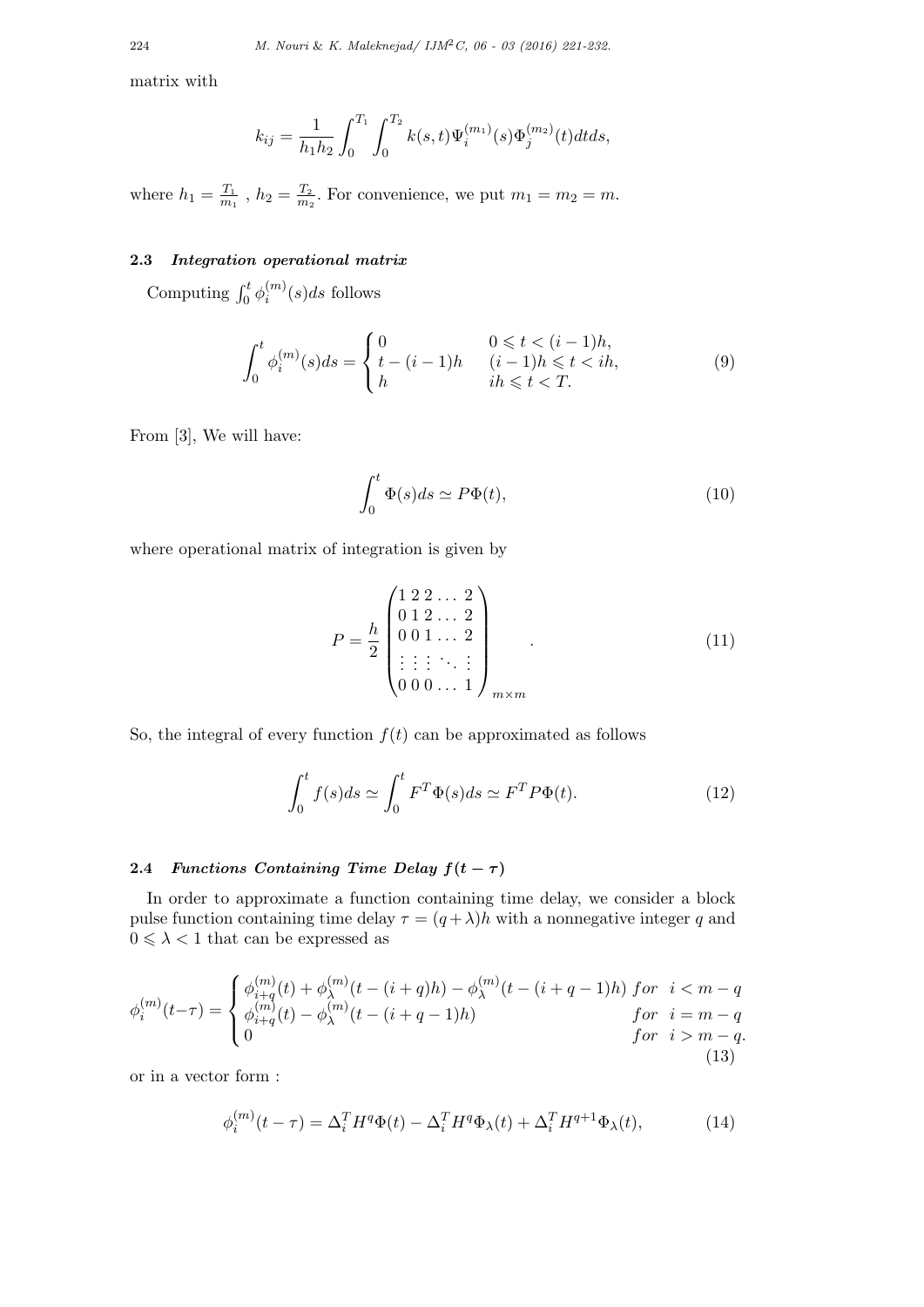To avoid the expression  $\Phi_{\lambda}(t)$  in the above equation, we expand the function  $\phi_i^{(m)}$  $\int_i^{(m)} (t - \tau)$  into its block pulse series :

$$
\phi_i^{(m)}(t-\tau) = (c_{i1}, c_{i2}, \dots, c_{im}) \Phi(t),
$$

where the block pulse coefficients  $c_{ij}$   $(i, j = 1, 2, \dots, m)$  are :

$$
c_{ij} = \frac{1}{h} \int_0^T \phi_i^{(m)}(t - \tau) \phi_j^{(m)}(t) dt,
$$
  
\n
$$
= \frac{1}{h} \int_{(j-1)h}^{jh} \phi_i^{(m)}(t - \tau) dt,
$$
  
\n
$$
= \frac{1}{h} \Delta_i^T H^q \Big( \int_{(j-1)h}^{jh} \Phi(t) dt - \int_{(j-1)h}^{jh} \Phi_\lambda(t) dt + H \int_{(j-1)h}^{jh} \Phi_\lambda(t) dt \Big),
$$
  
\n
$$
= \Delta_i^T \Big( (1 - \lambda) H^q + \lambda H^{q+1} \Big) \Delta_j.
$$
\n(15)

Noticing that the expression  $\Delta_i^T((1-\lambda)H^q + \lambda H^{q+1})\Delta_j$  is just the single entry positioned in the *i*th row and *j*th column of the matrix  $(1 - \lambda)H^q + \lambda H^{q+1}$ , we can expand the whole block pulse function vector containing time delay  $\tau = (q + \lambda)h$ into its block pulse series in a vector form :

$$
\Phi(t-\tau) = ((1-\lambda)H^q + \lambda H^{q+1})\Phi(t). \tag{16}
$$

In the above equation, the matrix  $(1 - \lambda)H^q + \lambda H^{q+1}$  is usually called the block pulse operational matrix for time delay, or simply the delay operational matrix. Expressing concretely, it is :

$$
(q+1)th\text{-column}
$$
\n
$$
\downarrow
$$
\n
$$
\left(\begin{array}{ccccccccc}\n0 & \cdots & 0 & 1 & -\lambda & \lambda & 0 & \cdots & 0 \\
0 & \cdots & 0 & 0 & 1 & -\lambda & \lambda & \cdots & 0 \\
\vdots & \cdots & \vdots & \vdots & \vdots & \vdots & \ddots & \vdots \\
0 & \cdots & 0 & 0 & 0 & 0 & \cdots & \lambda \\
0 & \cdots & 0 & 0 & 0 & 0 & \cdots & 1 & -\lambda \\
0 & \cdots & 0 & 0 & 0 & 0 & \cdots & 0 \\
\vdots & \cdots & \vdots & \vdots & \vdots & \vdots & \cdots & \vdots \\
0 & \cdots & 0 & 0 & 0 & \cdots & 0\n\end{array}\right)_{m \times m} (17)
$$

Therefore, the block pulse series of a function containing time delay  $\tau = (q + \lambda)h$ can easily be obtained as :

$$
f(t-\tau) \simeq F^T \Phi(t-\tau) = F^T \big( (1-\lambda)H^q + \lambda H^{q+1} \big) \Phi(t). \tag{18}
$$

### **3. Solving Volterra Integral Equations with Time Delay**

We consider following Volterra integral equation with constant time delay  $\tau > 0$ ,

$$
g(t) = f(t) + \int_0^t k(t, s)g(s - \tau)ds, \quad t \in [0, T], \quad \tau \in (0, T), \tag{19}
$$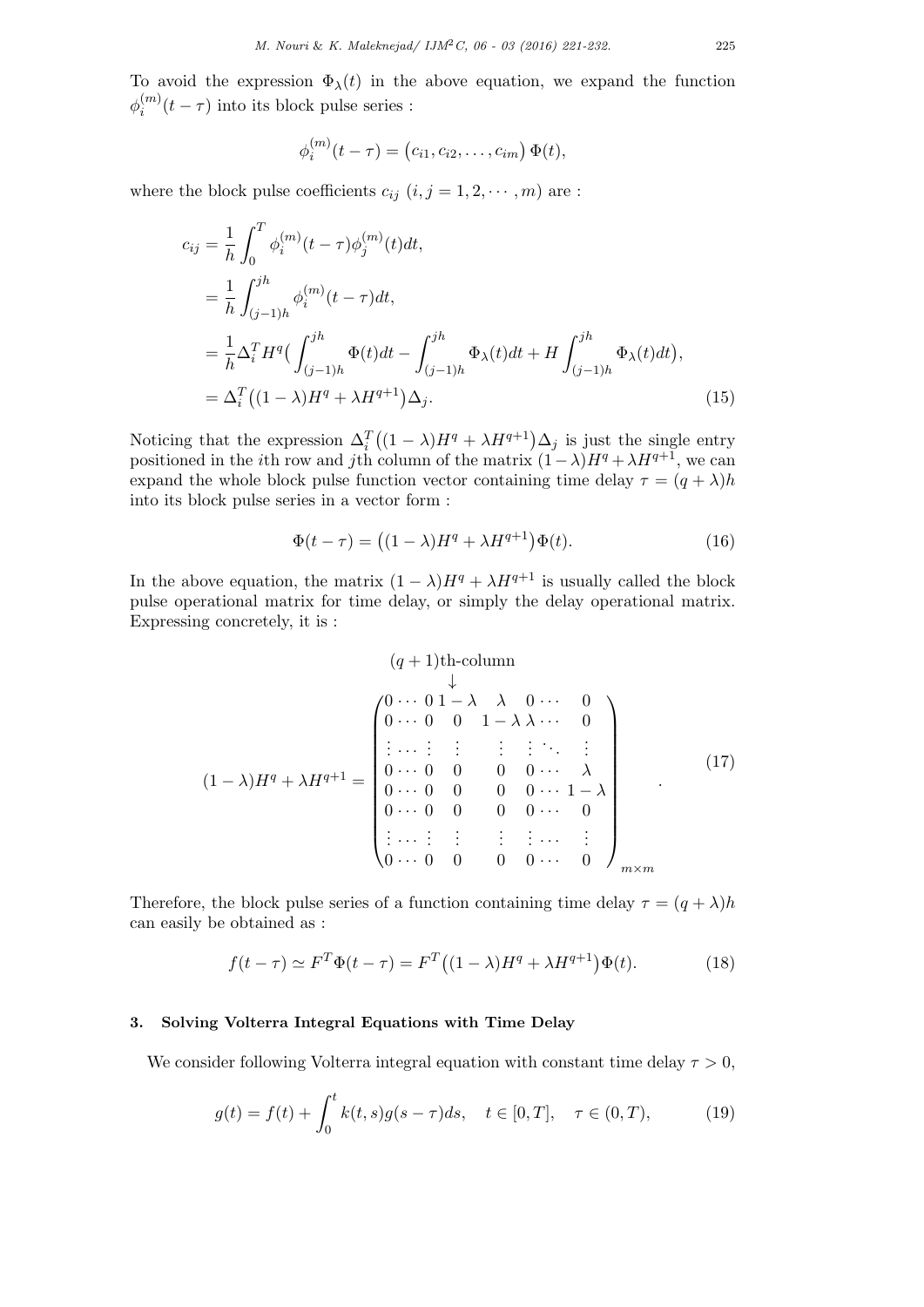where the function  $g \in L^2[0,T]$  is the unknown function, while the functions  $f \in$  $L^2[0,T]$  and  $k(t,s) \in L^2([0,T] \times [0,T])$  are the known functions. We approximate  $g(t)$ ,  $f(t)$ ,  $k(t, s)$  by relations (7), (8) as follows :

$$
g(t) \simeq G^T \Phi(t) = \Phi^T(t) G,
$$

$$
f(t) \simeq F^T \Phi(t) = \Phi^T(t) F,
$$

$$
k(t,s) \simeq \Phi^T(t) K \Psi(s) = \Psi^T(s) K^T \Phi(t),
$$

We approximate  $g(s - \tau)$  by ralation (18) as follows,

$$
g(s-\tau) \simeq G^T \Psi(s-\tau) \simeq G^T \big( (1-\lambda)H^q + \lambda H^{q+1} \big) \Psi(s),
$$

and by letting  $A = (1 - \lambda)H^q + \lambda H^{q+1}$ , we can write,

$$
g(s - \tau) \simeq G^T A \Psi(s).
$$

With substituting above approximation in equation (19), we have

$$
G^T \Phi(t) \simeq F^T \Phi(t) + \int_0^t G^T A \Psi(s) \Psi^T(s) K^T \Phi(t) ds,
$$
  

$$
\simeq F^T \Phi(t) + G^T A \left( \int_0^t \Psi(s) \Psi^T(s) ds \right) K^T \Phi(t).
$$
 (20)

Let  $K_i$  be the *i*th row of the constant matrix  $K^T$ ,  $R_i$  be the *i*th row of the integration operational matrix  $P$ , and  $D_{K_i}$  be a diagonal matrix with  $K_i$  as its diagonal entries. By the previous relations and assuming  $m_1 = m_2$ , we will have,

$$
\begin{aligned}\n\left(\int_{0}^{t} \Psi(s)\Psi^{T}(s)ds\right)K^{T}\Phi(t) &= \left(\int_{0}^{t} \Phi(s)\Phi^{T}(s)ds\right)K^{T}\Phi(t) \\
&= \begin{pmatrix} R_{1}\Phi(t) & 0 & \cdots & 0 \\ 0 & R_{2}\Phi(t) & \cdots & 0 \\ \vdots & \vdots & \ddots & \vdots \\ 0 & 0 & \cdots & R_{m}\Phi(t) \end{pmatrix} \begin{pmatrix} K_{1} \\ K_{2} \\ \vdots \\ K_{m} \end{pmatrix} \Phi(t) \\
&= \begin{pmatrix} R_{1}\Phi(t)K_{1}\Phi(t) \\ R_{2}\Phi(t)K_{2}\Phi(t) \\ \vdots \\ R_{m}\Phi(t)K_{m}\Phi(t) \end{pmatrix} = \begin{pmatrix} R_{1}\Phi(t)\Phi^{T}(t)K_{1}^{T} \\ R_{2}\Phi(t)\Phi^{T}(t)K_{2}^{T} \\ \vdots \\ R_{m}\Phi(t)\Phi^{T}(t)K_{m}^{T} \end{pmatrix} \\
&= \begin{pmatrix} R_{1}D_{K_{1}} \\ R_{2}D_{K_{2}} \\ \vdots \\ R_{m}D_{K_{m}} \end{pmatrix} \Phi(t) = B\Phi(t),\n\end{aligned} \tag{21}
$$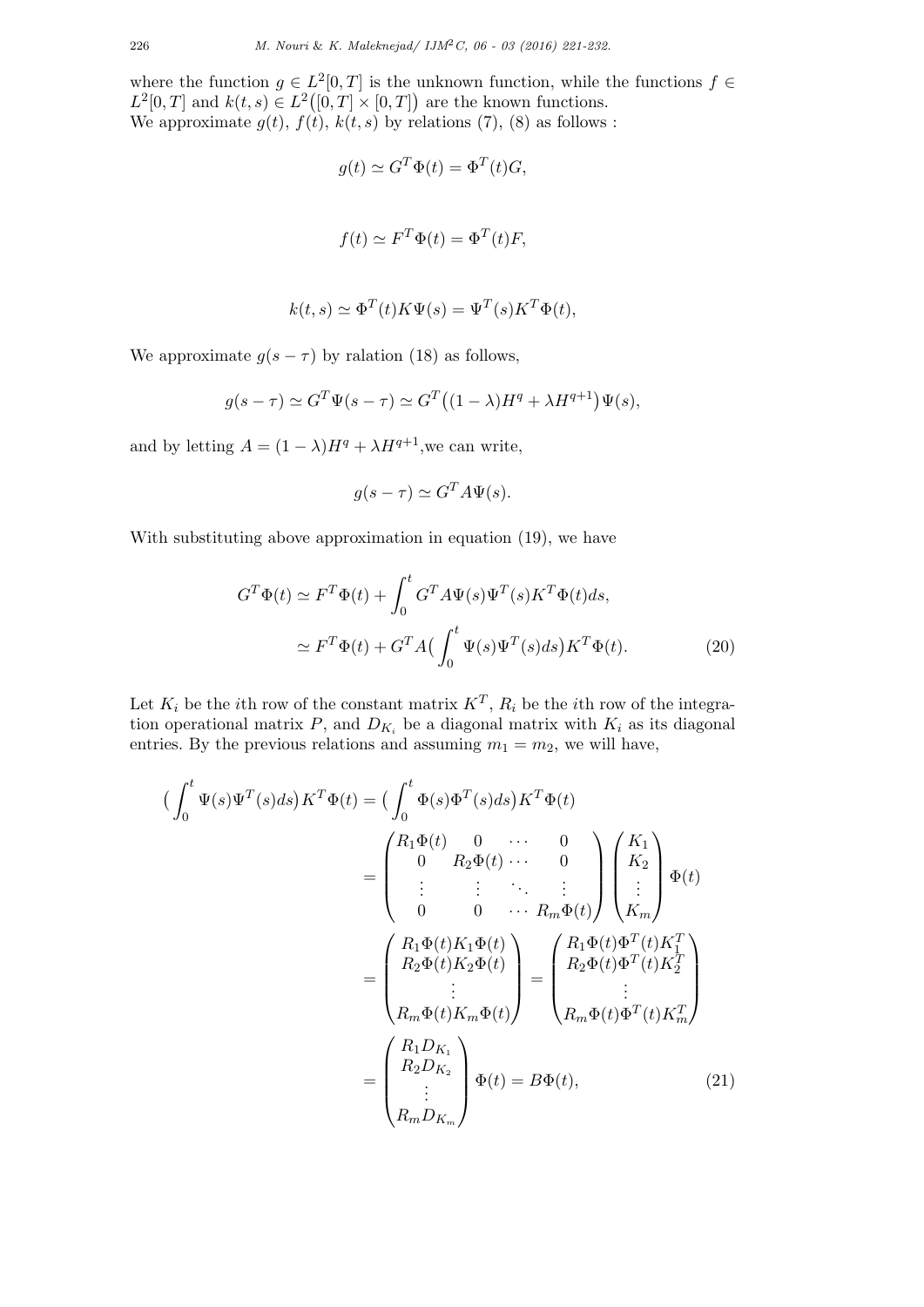where

$$
B = \frac{h}{2} \begin{pmatrix} k_{11} & 2k_{21} & \cdots & 2k_{m1} \\ 0 & k_{22} & \cdots & 2k_{m2} \\ \vdots & \vdots & \ddots & \vdots \\ 0 & 0 & \cdots & k_{mm} \end{pmatrix}_{m \times m} .
$$
 (22)

With substituting relation (21) in (20), we have

$$
G^T \Phi(t) \simeq F^T \Phi(t) + G^T A B \Phi(t),
$$

Then,

$$
G^T(I - AB) \simeq F^T,\tag{23}
$$

So, by setting  $M = I - AB$  and replacing  $\simeq$  by  $=$ , we will have,

$$
M^T G = F. \tag{24}
$$

Which is a linear system of equations with lower triangular coefficients matrix that gives the approximate block pulse coefficient of the unknown function  $g(t)$ .

## **4. Solving Fredholm Integral Equations with Time Delay**

We consider following Fredholm integral equation with constant time delay  $\tau > 0$ ,

$$
g(t) = f(t) + \int_{a}^{b} k(t,s)g(s-\tau)ds, \quad t \in [a,b], \quad \tau \in (0,b-a), \tag{25}
$$

Our problem is to determine block pulse coefficients of  $g(t)$  in the interval  $t \in [a, b]$ from the known functions  $f(t)$  and  $k(t, s)$ . usually we set  $a = 0$  to facilities the use of block pulse functions. In case  $a \neq 0$  we set  $s = \frac{t-a}{b-a}$  $\frac{t-a}{b-a}T$  where  $T = mh$ . Approximating functions  $g(t)$ ,  $f(t)$  and  $k(t, s)$  by BPFs by relations (7), (8), (18)

gives,

$$
g(t) \simeq G^T \Phi(t) = \Phi^T(t) G,
$$

$$
f(t) \simeq F^T \Phi(t) = \Phi^T(t) F,
$$

$$
k(t,s) \simeq \Phi^T(t) K \Psi(s) = \Psi^T(s) K^T \Phi(t),
$$

$$
g(s-\tau) \simeq G^T \Psi(s-\tau) \simeq G^T \big( (1-\lambda)H^q + \lambda H^{q+1} \big) \Psi(s) = G^T A \Psi(s),
$$

where vectors  $F$ ,  $G$  and matrix  $K$  are BPFs coefficients of  $f(t)$ ,  $g(t)$  and  $k(t, s)$ , respectively.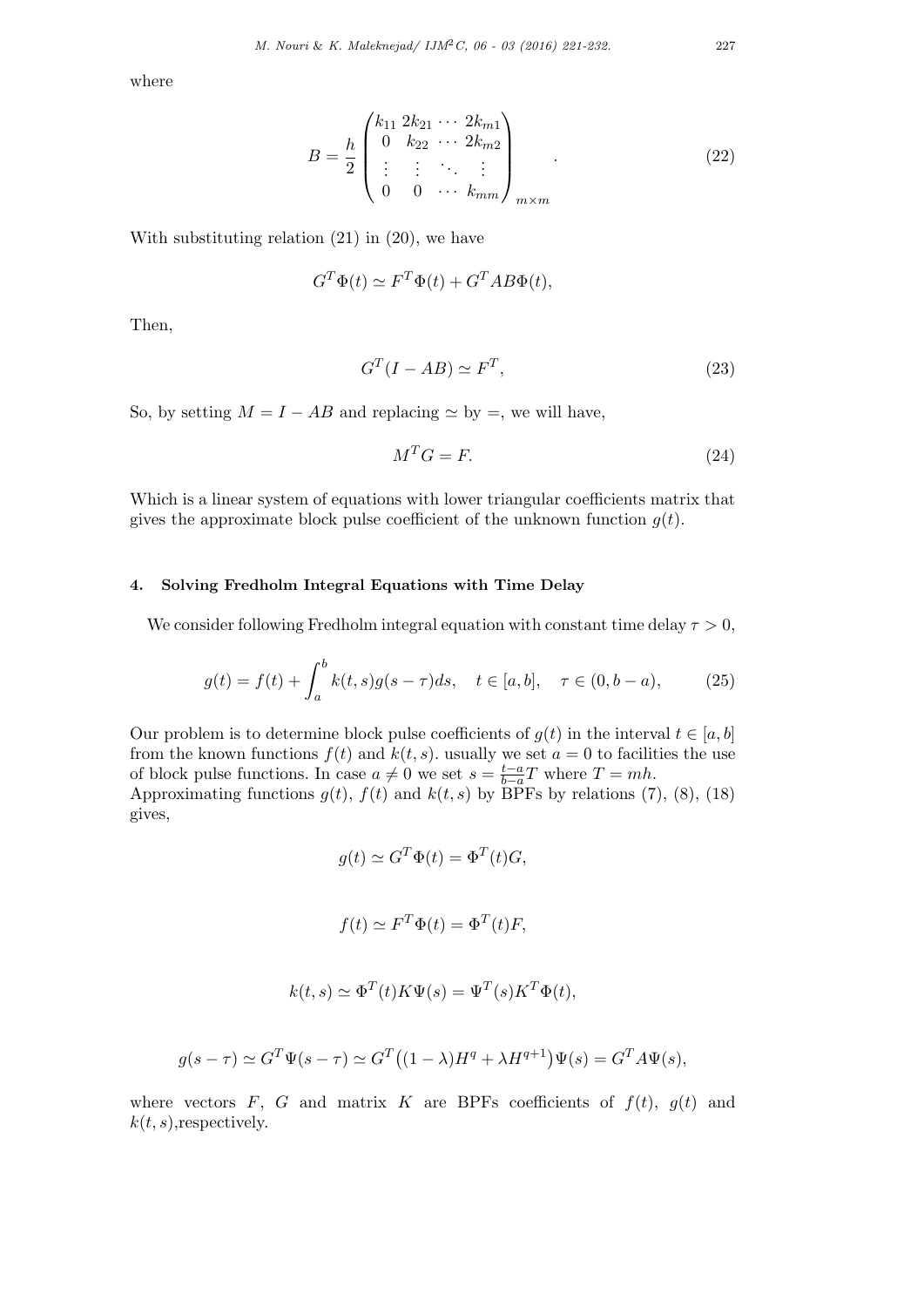With substituting above approximation in equation (25), we have

$$
G^T \Phi(t) \simeq F^T \Phi(t) + \int_0^{mh} G^T A \Psi(s) \Psi^T(s) K^T \Phi(t) ds
$$
  

$$
\simeq F^T \Phi(t) + G^T A \left( \int_0^{mh} \Psi(s) \Psi^T(s) ds \right) K^T \Phi(t), \tag{26}
$$

by the relation  $\int_0^{mh} \Psi(s)\Psi^T(s)ds = hI$ , we have

$$
G^T \Phi(t) \simeq F^T \Phi(t) + G^T AhIK^T \Phi(t),
$$

or

$$
G^T(I - hAK^T) \simeq F^T,\t\t(27)
$$

So, by assuming  $M = I - hAK^T$  and replacing  $\simeq$  by =, we can write,

$$
M^T G = F. \tag{28}
$$

Therefore we will have a liner system of equations that gives the approximate Block pulse coefficients of the unknown function  $g(t)$ .

## **5. Error Estimation and Rate of Convergence**

In this section, we will show that the rate of convergence presented method for solving integral equations with time delay is  $O(h)$  and because of it we can obtain good degree of accuracy.

Theorem 5.1 *Suppose that f*(*t*) *is an arbitrary real bounded function, which is square integrable in the interval* [0*,* 1*),* and  $e(t) = f(t) - \hat{f}_m(t)$ ,  $t \in I = [0, 1)$ *, which*  $\hat{f}_m(t) = \sum_{i=1}^m f_i \phi_i^{(m)}$  $\sum_{i}^{(m)}(t)$  *is the block pulse series of*  $f(t)$ *. Then,* 

$$
||e(t)|| \leq \frac{h}{2\sqrt{3}} \sup_{t \in I} |f'(t)|.
$$
 (29)

*Proof* Let,

$$
e_i(t) = \begin{cases} f(t) - f_i & t \in D_i, \\ 0 & t \in I - D_i. \end{cases}
$$
 (30)

where  $D_i = \{t : (i-1)h \leqslant t < ih, h = \frac{1}{n}\}$  $\frac{1}{m}$ } and *i* = 1*,* 2*, ..., m*. We have,

$$
e_i(t) = f(t) - \frac{1}{h} \int_{(i-1)h}^{ih} f(s)ds = \frac{1}{h} \int_{(i-1)h}^{ih} \left( f(t) - f(s) \right) ds,
$$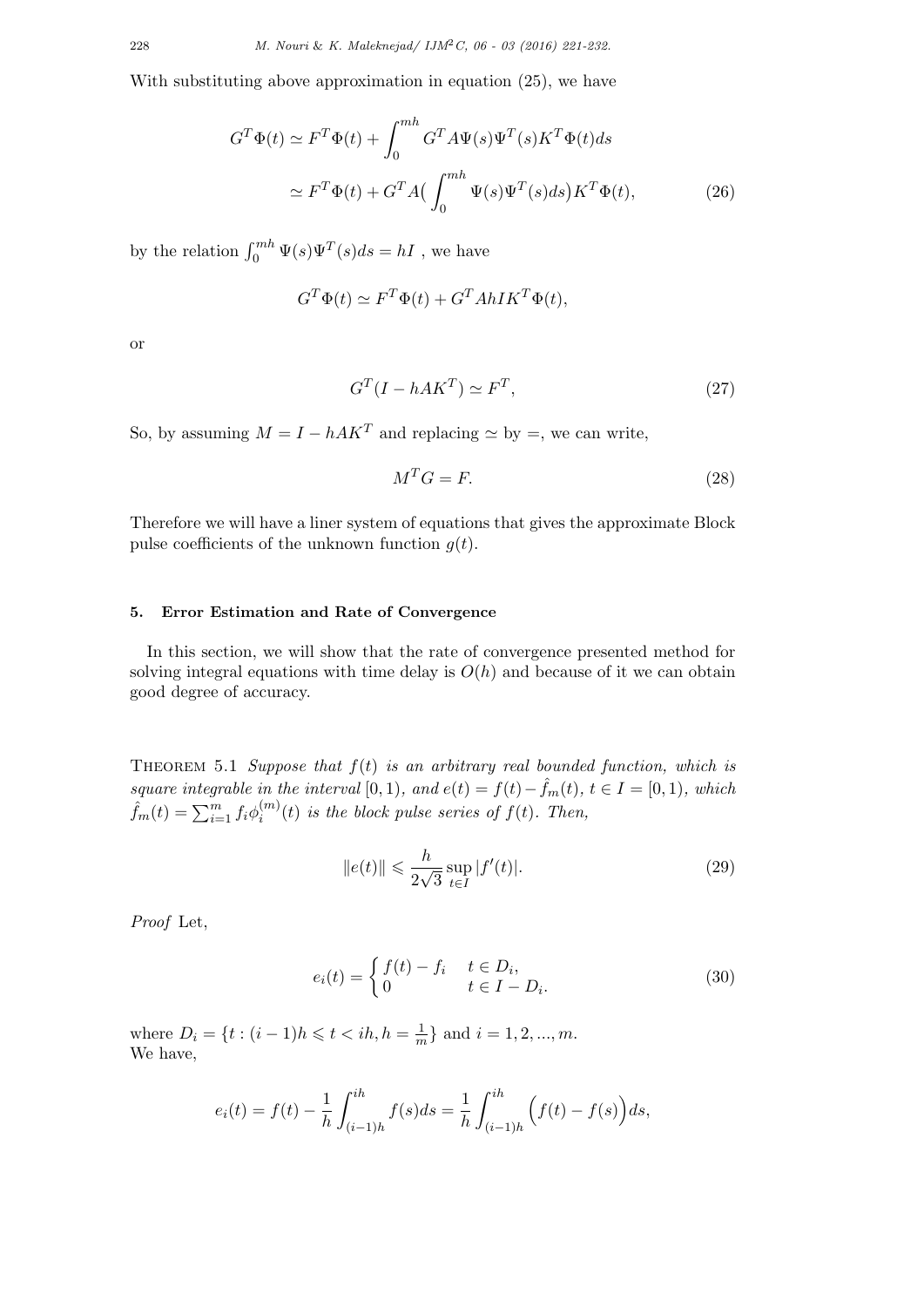now by mean value theorem, we get,

$$
e_i(t) = \frac{f'(\eta_i)}{h} \int_{(i-1)h}^{ih} (t-s)ds = f'(\eta_i) \left( t + (-i + \frac{1}{2})h \right), \qquad t, \eta_i \in D_i, \quad i = 1, 2, ..., m.
$$

then,

$$
||e_i(t)||^2 = \int_{(i-1)h}^{ih} |e_i(t)|^2 dt = (f'(\eta_i))^2 \int_{(i-1)h}^{ih} (t + (-i + \frac{1}{2})h)^2 dt
$$
  
=  $\frac{h^3}{12} (f'(\eta_i))^2$ ,  $\eta_i \in D_i$ ,  $i = 1, 2, ..., m$ . (31)

Consequently

$$
||e(t)||^2 = \int_0^1 |e(t)|^2 dt = \int_0^1 \left(\sum_{i=1}^m e_i(t)\right)^2 dt
$$
  
= 
$$
\int_0^1 \left[\sum_{i=1}^m e_i^2(t) + 2 \sum_{i < j} e_i(t) e_j(t)\right] dt = \sum_{i=1}^m \int_0^1 e_i^2(t) dt = \sum_{i=1}^m ||e_i(t)||^2
$$
  
= 
$$
\frac{h^3}{12} \sum_{i=1}^m (f'(\eta_i))^2 \leq \frac{h^2}{12} \sup_{t \in I} |f'(t)|^2,
$$
 (32)

or,

$$
||e(t)|| \leqslant \frac{h}{2\sqrt{3}} \sup_{t \in I} |f'(t)|.
$$

hence,  $||e(t)|| = O(h)$ . ■

THEOREM 5.2 *Suppose that*  $f(s,t) \in L^2([0,1) \times [0,1))$  and  $e(s,t) = f(s,t)$  $\hat{f}_m(s,t),\ (s,t)\in D=[0,1)\times[0,1),\ which\ \hat{f}_m(s,t)=\sum_{i=1}^m\sum_{j=1}^m f_{ij}\psi_i^{(m)}$  $\phi^{(m)}_i(s) \phi^{(m)}_j$  $j^{(m)}(t)$ *is the block pulse series of*  $f(s,t)$ *. Then,* 

$$
||e(s,t)|| \leq \frac{h}{2\sqrt{3}} \Big( \sup_{(x,y)\in D} |f_s'(x,y)|^2 + \sup_{(x,y)\in D} |f_t'(x,y)|^2 \Big)^{\frac{1}{2}}.
$$
 (33)

*Proof* Let,

$$
e_{ij}(s,t) = \begin{cases} f(s,t) - f_{ij} & (s,t) \in D_{ij}, \\ 0 & (s,t) \in D - D_{ij}. \end{cases}
$$
(34)

where  $D_{ij} = \{(s,t) : (i-1)h \le s < ih, (j-1)h \le t < jh, h = \frac{1}{n}$  $\frac{1}{m}$  and  $i, j = 1, 2, ..., m$ . For  $i, j = 1, 2, ..., m$ , we have,

$$
e_{ij}(s,t) = f(s,t) - \frac{1}{h^2} \int_{(i-1)h}^{ih} \int_{(j-1)h}^{jh} f(x,y) dy dx = \frac{1}{h^2} \int_{(i-1)h}^{ih} \int_{(j-1)h}^{jh} \left( f(s,t) - f(x,y) \right) dy dx,
$$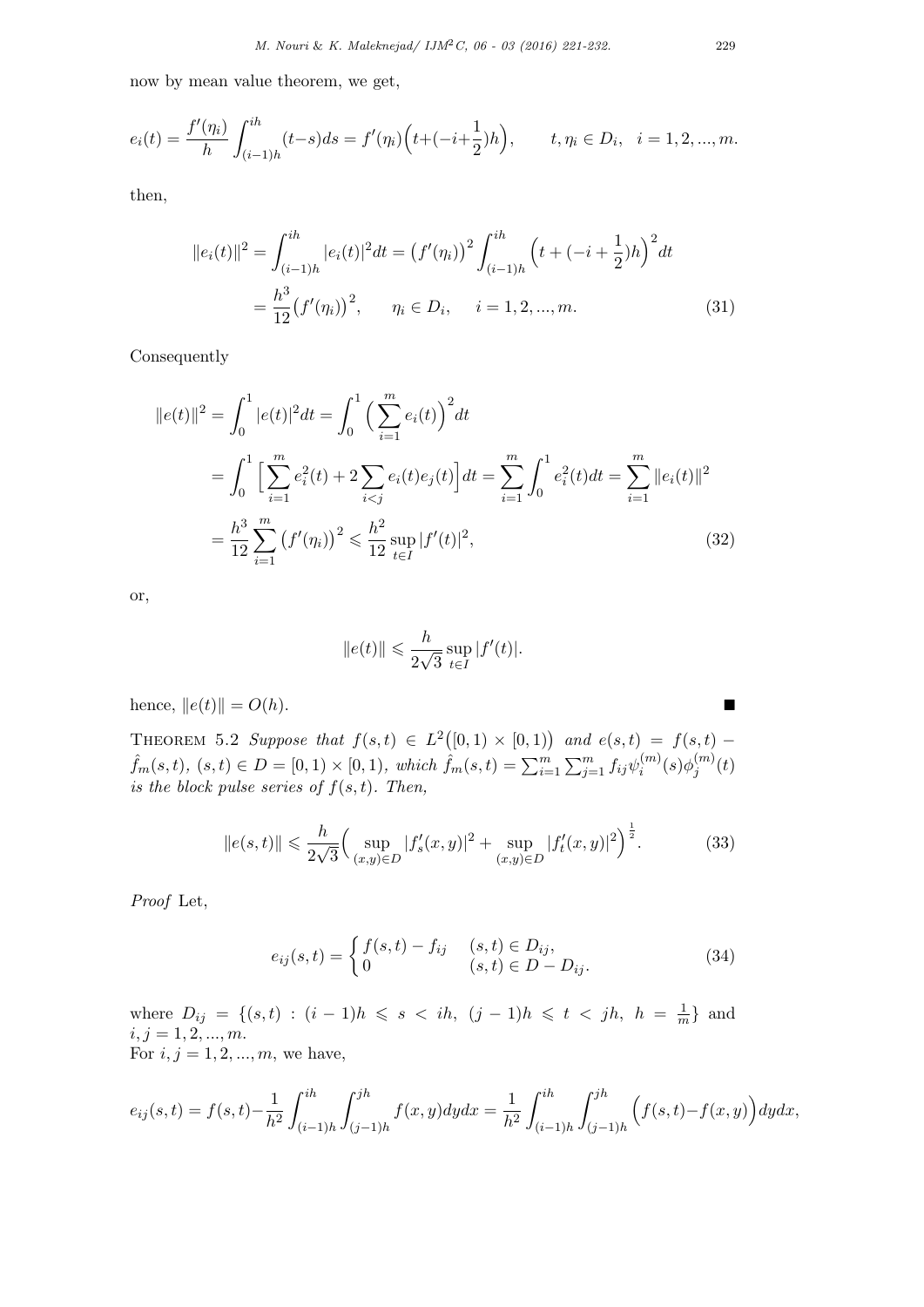now by mean value theorem, we get,

$$
e_{ij}(s,t) = \frac{1}{h^2} \int_{(i-1)h}^{ih} \int_{(j-1)h}^{jh} \left( (s-x)f_s'(\eta_i, \eta_j) + (t-y)f_t'(\eta_i, \eta_j) \right) dy dx
$$
  
=  $f_s'(\eta_i, \eta_j) \left( s + (-i + \frac{1}{2})h \right) + f_t'(\eta_i, \eta_j) \left( t + (-j + \frac{1}{2})h \right), \qquad (s, t), (\eta_i, \eta_j) \in D_{ij}.$ 

then,

$$
||e_{ij}(s,t)||^{2} = \int_{(i-1)h}^{ih} \int_{(j-1)h}^{jh} |e_{ij}(s,t)|^{2} dt ds
$$
  
= 
$$
\frac{h^{4}}{12} \Big( f_{s}^{'2}(\eta_{i}, \eta_{j}) + f_{t}^{'2}(\eta_{i}, \eta_{j}) \Big), \quad (\eta_{i}, \eta_{j}) \in D_{ij}, \quad i, j = 1, 2, ..., m.
$$
 (35)

Consequently

$$
||e(s,t)||^2 = \int_0^1 \int_0^1 |e(s,t)|^2 dt ds = \int_0^1 \int_0^1 \left(\sum_{i=1}^m \sum_{j=1}^m e_{ij}(s,t)\right)^2 dt ds
$$
  
= 
$$
\sum_{i=1}^m \sum_{j=1}^m \int_0^1 \int_0^1 e_{ij}^2(s,t) dt ds = \sum_{i=1}^m \sum_{j=1}^m ||e_{ij}(s,t)||^2
$$
  
= 
$$
\frac{h^4}{12} \sum_{i=1}^m \sum_{j=1}^m \left(f_s'^2(\eta_i, \eta_j) + f_t'^2(\eta_i, \eta_j)\right) \leq \frac{h^2}{12} \left(\sup_{(x,y)\in D} |f_s'(x,y)|^2 + \sup_{(x,y)\in D} |f_t'(x,y)|^2\right),
$$
(36)

or,

$$
||e(s,t)|| \le \frac{h}{2\sqrt{3}} \Big( \sup_{(x,y)\in D} |f'_s(x,y)|^2 + \sup_{(x,y)\in D} |f'_t(x,y)|^2 \Big)^{\frac{1}{2}}.
$$

hence,  $||e(s,t)|| = O(h)$ . ■

### **6. Numerical Examples**

To illustrate the theoretical results stated in Sections 3, 4 we consider below examples. The computations associated with the examples were performed using Matlab 7. Let *G<sup>i</sup>* denote the Block pulse coefficient of exact solution of the given examples, and let *g<sup>i</sup>* be the Block pulse coefficient of computed solutions by the presented method. The error is defined as

$$
||E||_{\infty} = max_{1 \leq i \leq m} |G_i - g_i|
$$

*Example 6.1* Consider the following Volterra integral equation with (constant) time delay  $\tau > 0$ ,

$$
g(t) = -\frac{t^4}{12} + \tau \frac{t^3}{3} + (1 - \frac{\tau^2}{2})t^2 + \int_0^t (t - s)g(s - \tau)ds \quad s, t \in [0, T], \tau \in (0, T) \tag{37}
$$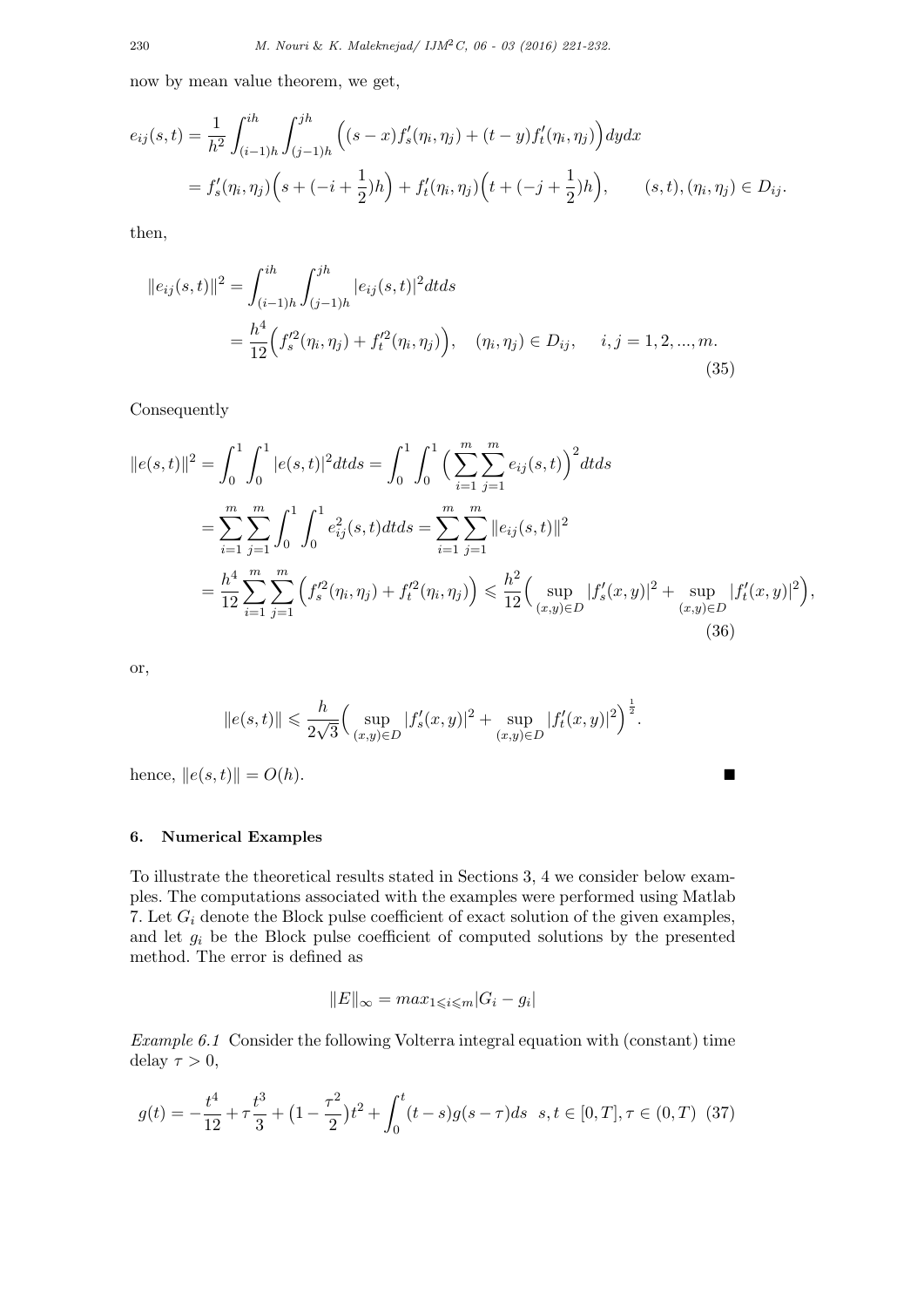With the exact solution  $g(t) = t^2$ , for  $0 \leq t \leq T$ . The numerical results are shown in Table 1.

Table 1: Results for Example 6.1 with  $m = 32$ 

| $T = 0.1$ |                       | $T = 0.5$ |                      | $T=1$  |                      |
|-----------|-----------------------|-----------|----------------------|--------|----------------------|
| $\tau$    | $  E  _{\infty}$      | $\tau$    | $\ E\ _{\infty}$     | $\tau$ | $\ E\ _{\infty}$     |
| 0.001     | $2.25253702323E - 10$ | 0.005     | $1.43236475159E - 7$ | 0.01   | $2.41781324660E - 7$ |
| 0.004     | $7.89018951737E-10$   | 0.020     | $5.05392178898E - 7$ | 0.04   | $8.89548092253E - 7$ |
| 0.007     | $1.05137312606E-8$    | 0.035     | $6.77549461664E - 6$ | 0.07   | $1.18904409627E-5$   |
| 0.010     | $3.23552150853E-8$    | 0.050     | $2.07573266779E - 5$ | 0.10   | $3.59412759183E-5$   |
| 0.013     | $7.10063631885E - 8$  | 0.065     | $4.54085551807E-5$   | 0.13   | $7.78747910139E - 5$ |
| 0.016     | $1.31142679048E - 7$  | 0.080     | $8.36313265580E-5$   | 0.16   | $1.42228093536E-6$   |
| 0.019     | $2.17278255504E - 7$  | 0.095     | $1.38209253211E-8$   | 0.19   | $2.33265255085E-6$   |
| 0.022     | $3.33766241622E - 7$  | 0.110     | $2.11814666396E - 8$ | 0.22   | $3.55022878247E - 6$ |
| 0.025     | $4.84799248938E - 7$  | 0.125     | $3.07014865478E - 8$ | 0.25   | $5.11348138626E-6$   |

*Example 6.2* Consider the following Fredholm integral equation with (constant) time delay  $\tau > 0$ ,

$$
g(t) = t \left( T\cos(T-\tau) - \sin(T-\tau) - \sin(\tau) \right) + \sin(t) + \int_0^T (ts)g(s-\tau)ds \ \ s, t \in [0, T], \tau \in (0, T)
$$
\n(38)

With the exact solution  $g(t) = \sin(t)$ , for  $0 \leq t \leq T$ . The numerical results are shown in Table 2.

| $T = 0.1$ |                      | $\overline{T=0.5}$ |                      | $T=1$  |                      |
|-----------|----------------------|--------------------|----------------------|--------|----------------------|
| $\tau$    | $\ E\ _{\infty}$     | $\tau$             | $\ E\ _{\infty}$     | $\tau$ | $  E  _{\infty}$     |
| 0.001     | $2.58568237865E-8$   | 0.005              | $1.79098655889E - 7$ | 0.01   | $4.75634508642E - 6$ |
| 0.004     | $2.06631349057E-8$   | 0.020              | $1.43564755172E - 7$ | 0.04   | $3.78276743845E - 6$ |
| 0.007     | $3.90494418458E-9$   | 0.035              | $3.29688101492E - 6$ | 0.07   | $1.18920567226E - 6$ |
| 0.010     | $3.31892173962E - 8$ | 0.050              | $2.09017956946E - 5$ | 0.10   | $4.14221930711E-6$   |
| 0.013     | $9.93901366404E - 8$ | 0.065              | $6.38269549703E-5$   | 0.13   | $1.32377076222E - 5$ |
| 0.016     | $2.03467811041E - 7$ | 0.080              | $1.31020801974E - 6$ | 0.16   | $2.70420910648E - 5$ |
| 0.019     | $3.54191473459E - 7$ | 0.095              | $2.27981003931E-6$   | 0.19   | $4.64284955478E - 5$ |
| 0.022     | $5.60329447516E - 7$ | 0.110              | $3.60161712474E - 6$ | 0.22   | $7.22073765667E - 5$ |
| 0.025     | $8.30649143506E - 7$ | 0.125              | $5.32974941630E - 6$ | 0.25   | $1.05134960953E - 4$ |

**Table 2: Results for Example 6.2 with** *m* = 32

## **7. Conclusion**

Using Block pulse functions as basis functions to solve the Volterra and Fredholm integral equations with constant time delay is very simple and effective in comparison with other methods. Its applicability and accuracy is checked on some examples. In these examples the norm infinity of error is given only for 10 specific values of  $\tau$ . The benefits of this method are low cost of setting up the equations without applying any projection method such as Galerkin, collocation, etc.